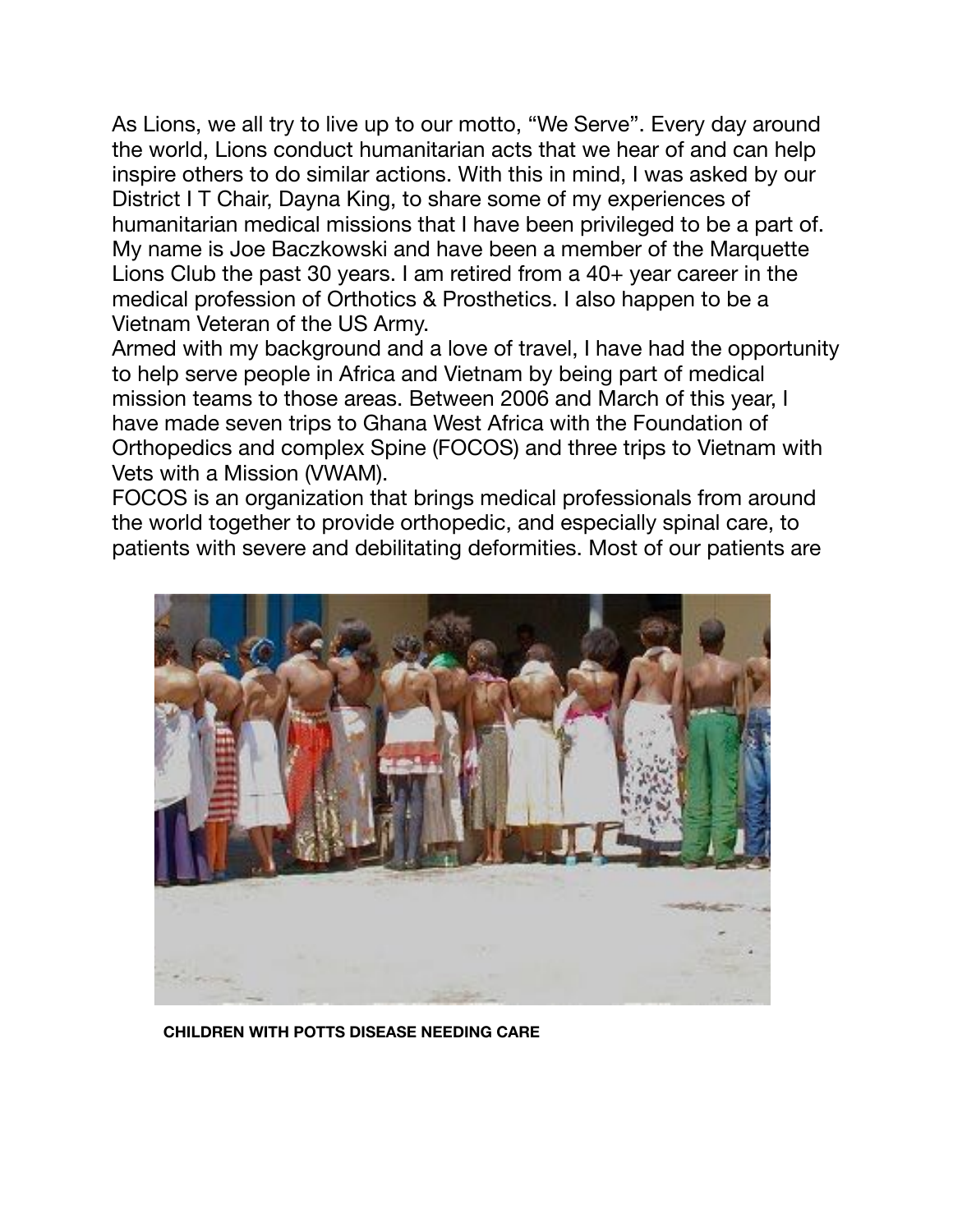

**BEFORE AND AFTER SCOLIOSIS SURGERY**

children from various African countries where health care is close to non existent for conditions like severe scoliosis and kyphosis. Many have Potts disease which is a complication of untreated tuberculosis that causes destruction of the supportive structures of the spine and leads to their "hunchback" presentation. Many of these children are shunned by their communities and even their families because of their deformities and inability to contribute. Left untreated, they eventually become paralyzed or die prematurely. Some of the most talented spinal surgeons and technicians perform hours long and complicated surgery to straighten and stabilize the deformities after the children are treated for their TB and frequent malnutrition. My job was to build and fit spinal braces to help protect and further stabilize the surgery till well healed and to help with traction and pre-bracing for those awaiting surgery. As you can imagine, I have been privy to things unbeknownst to people in the developed world. I am proud to say that just as Lions do in their humanitarian efforts, Dr. Oheneba Boachie, the founder of FOCOS and main surgeon, had a vision for the future. Starting with only basic teams of volunteers, he eventually built his own specialty hospital and trained local doctors and technicians to provide better and more outreaching care with the goal of eventual self sufficiency. I no longer need to go there because local people now can do my job.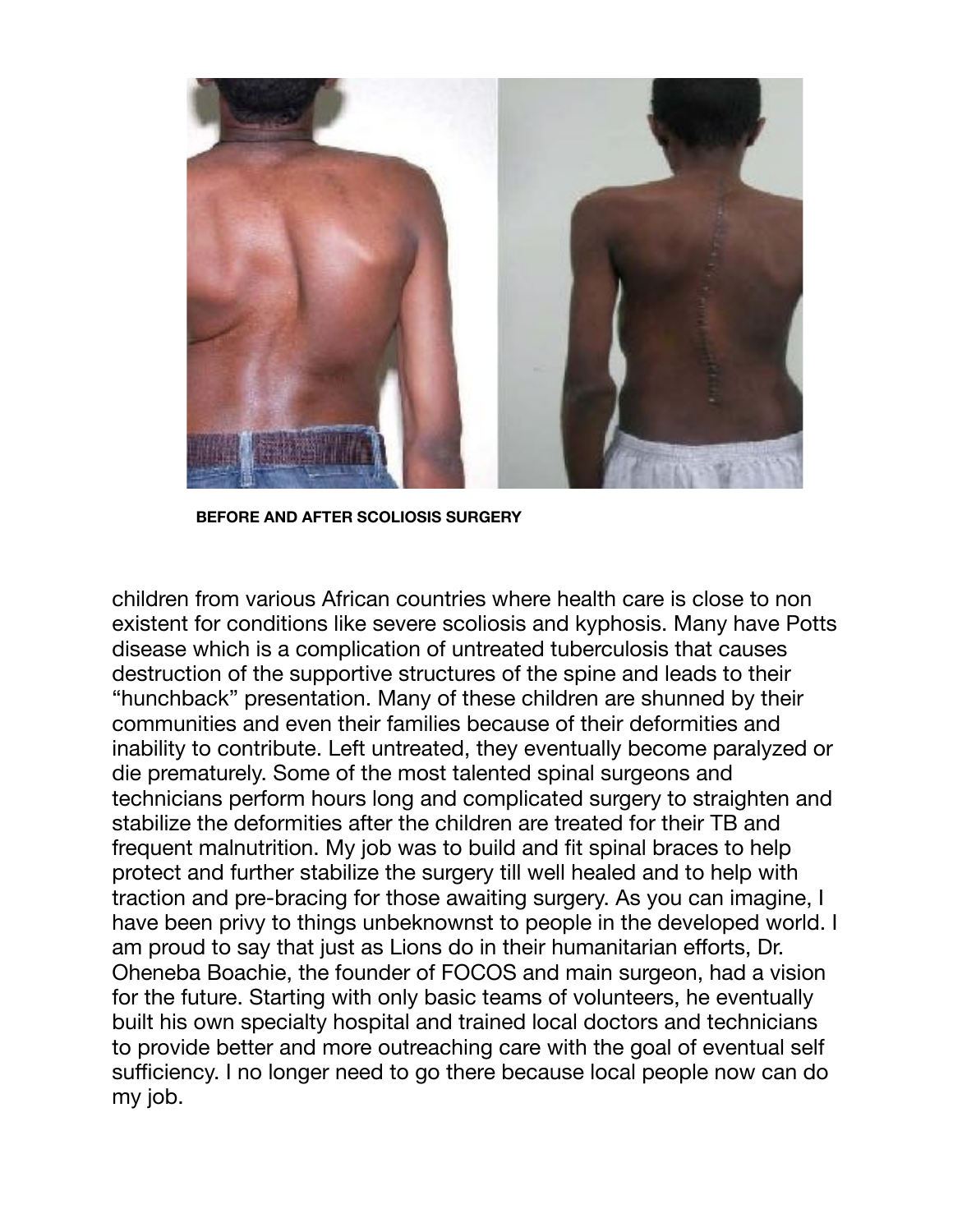

**MAKING A POST OP SPINAL BRACE**



**DOING THE "HOKEY POKEY" FOR THERAPY WITH SOME OF MY POST-OP BRACE PATIENTS**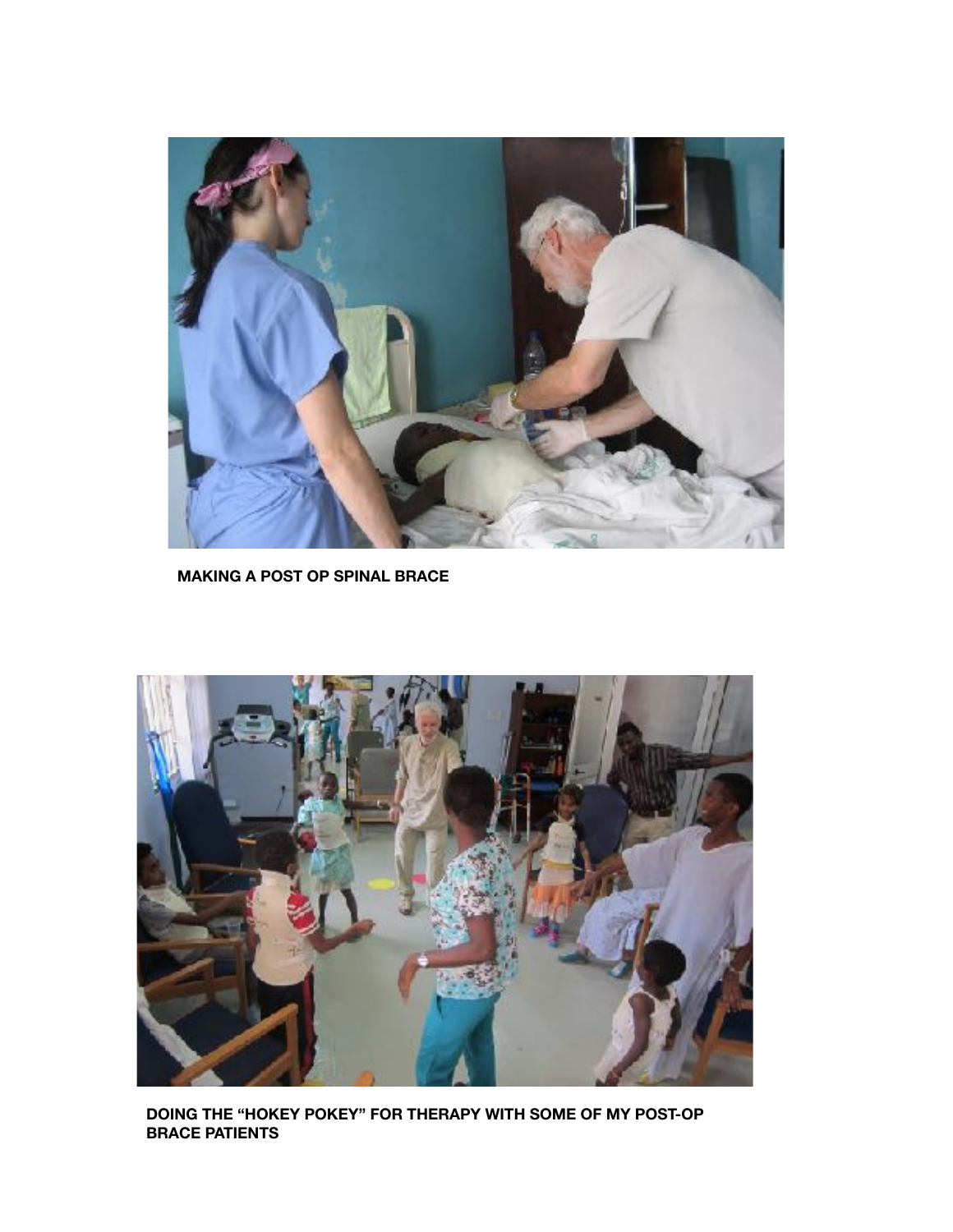My Lions Club has been very supportive of my trips overseas and has donated money to help me in buying textbooks for the kids, T-shirts to serve as liners under their braces and money to purchase eyeglasses for some of our patients. I did meet a couple of Lions in Ghana but unfortunately did not have an opportunity to attend a local meeting. I did however go to a Rotary meeting. An associate and I went to get a report on a joint Ann Arbor, MI / Kumasi, Ghana Rotaries' Clubfoot project. They partnered very much like we do in Lions to build a clinic and train personnel in treating the disabling condition of childhood clubfoot. I got to



**LITTLE GUY IN CLUBFOOT BRACE AND SHOES**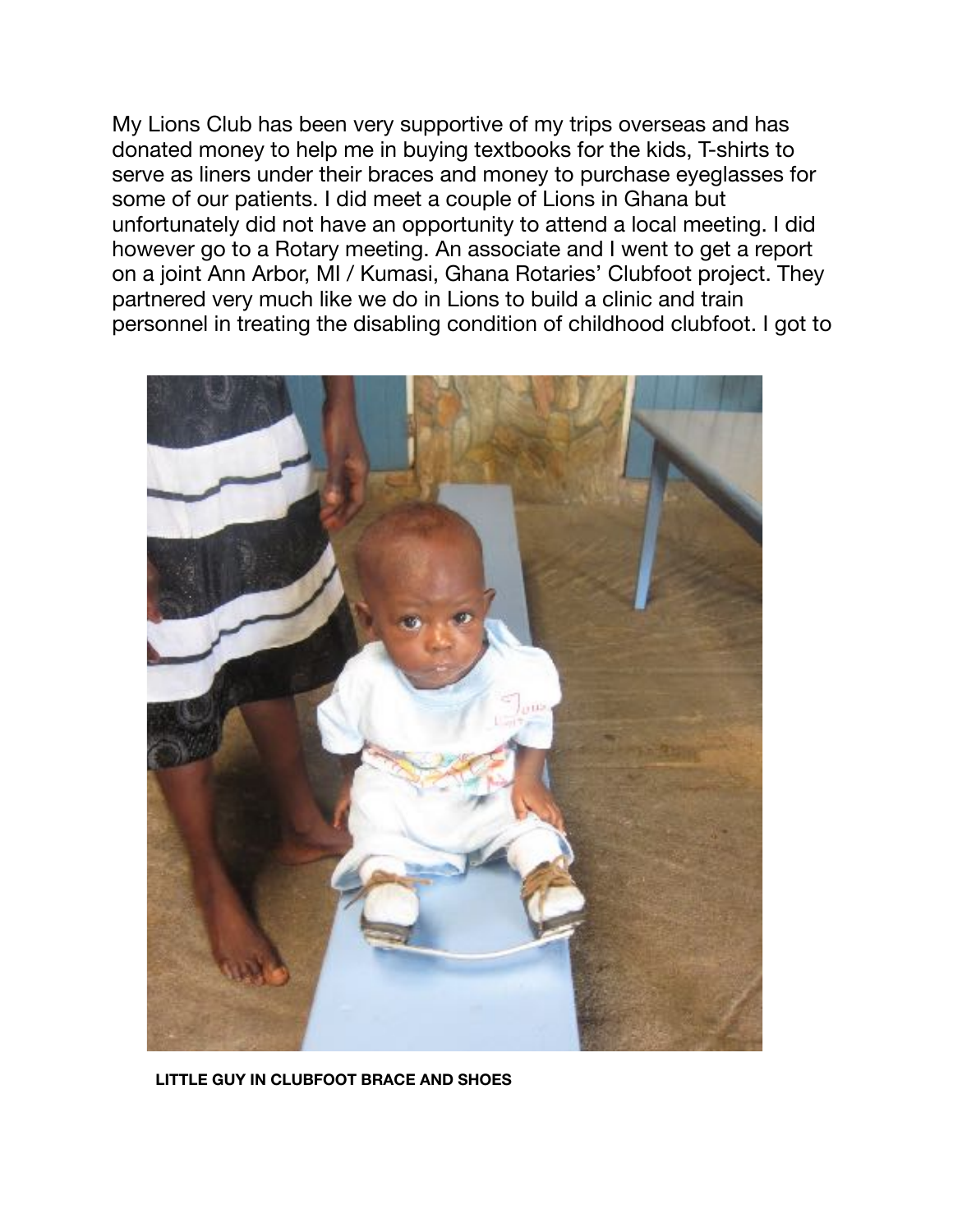visit and see how a dozen babies at a time would be put in corrective casts to reduce their deformities. Mothers would often walk for miles to have their infants treated every couple weeks and frequently camp out in the fields surrounding the clinic, patiently waiting their turns. I also got to visit a compound developed by a Nun and Religious Brother where they provided physical therapy to amputees and patients with leg paralysis and where they trained local people, many of them people with disabilities, to build the prostheses and leg braces and to make the combination shoes/ braces needed to control the clubfoot patients after their casting was completed. Believe me, there are many good people doing good things all over the world along with us Lions!

VWAM has been sending teams of volunteers to Vietnam for the past 29 years. While part of its goal is reconciliation for Vietnam Vets, the main



**CROWD OF PEOPLE WAITING TO GET INTO THE "AMERICAN" CLINIC- NEAR HUE VIETNAM**

objective is to provide free medical, dental, optical, pharmaceutical and physical care to the poorer people of the country. While there are no Lions Clubs yet allowed in Vietnam, I have seen the impact of Lions' Used Glasses program first hand and have met a number of fellow Lions among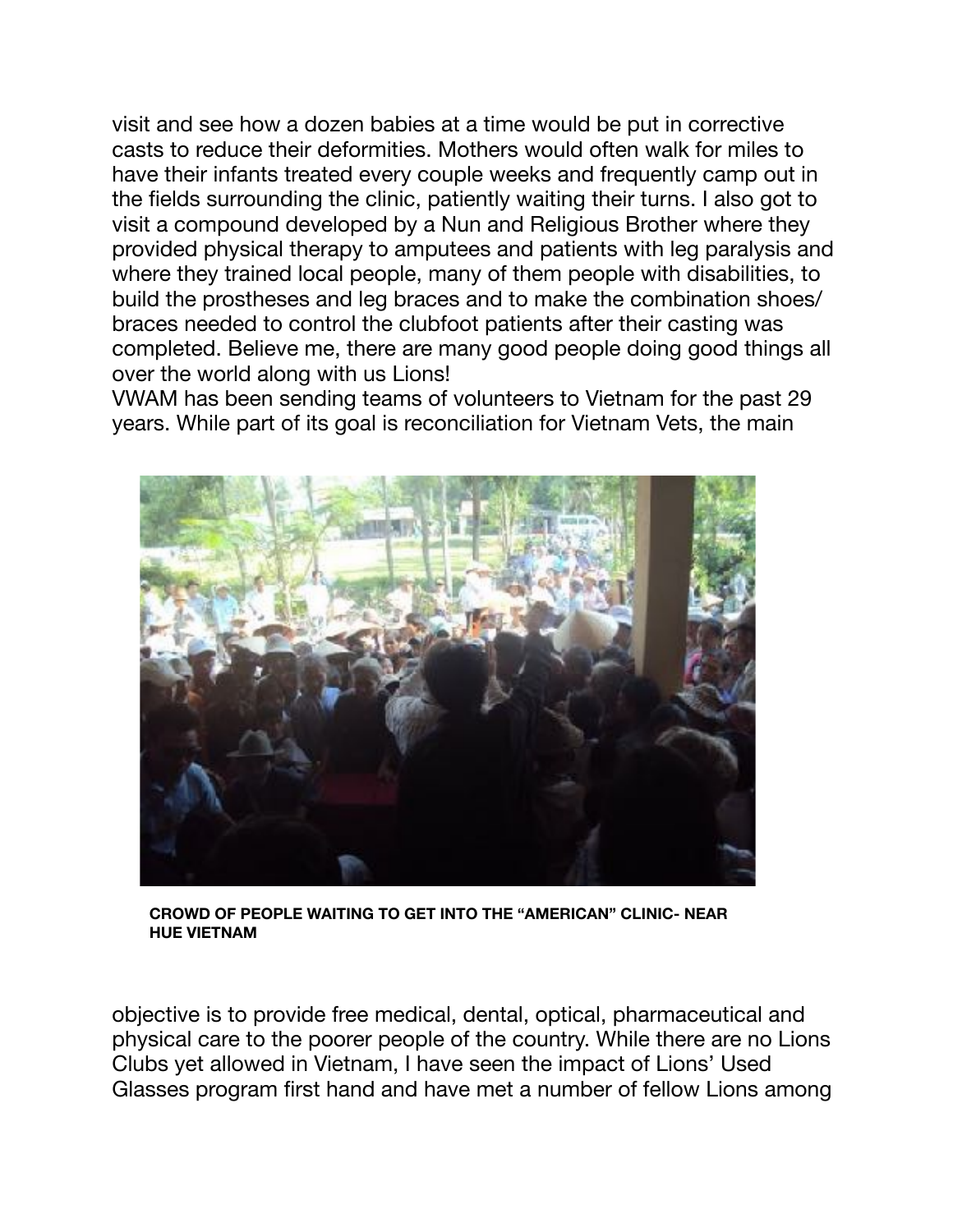my team members. On two of my trips, my roommates were Optometrists



**PROVIDING A WHEELCHAIR**

and Lions and who brought hundreds of glasses from the Lions Recycle program to fit to the needy. It was a thrill to help them and see the smiles on peoples' faces as they were able to see clearly again or even for the first time! My main job on these trips was in the orthopedic and physical medicine areas, providing equipment like wheelchairs, canes and crutches and giving treatment and advice on pain management, amputee and physical disability care. I am happy to report that Vietnam has come a long way since the days of the war but many of its people still have a long way to go to get out of abject poverty and a very difficult way of life. Our motto, "We Serve", is alive and well shared around the world. I hope my short story here will encourage anyone with thoughts of reaching out to others, no matter where they are, to go for it. As many of you know, you get back much more than you give.